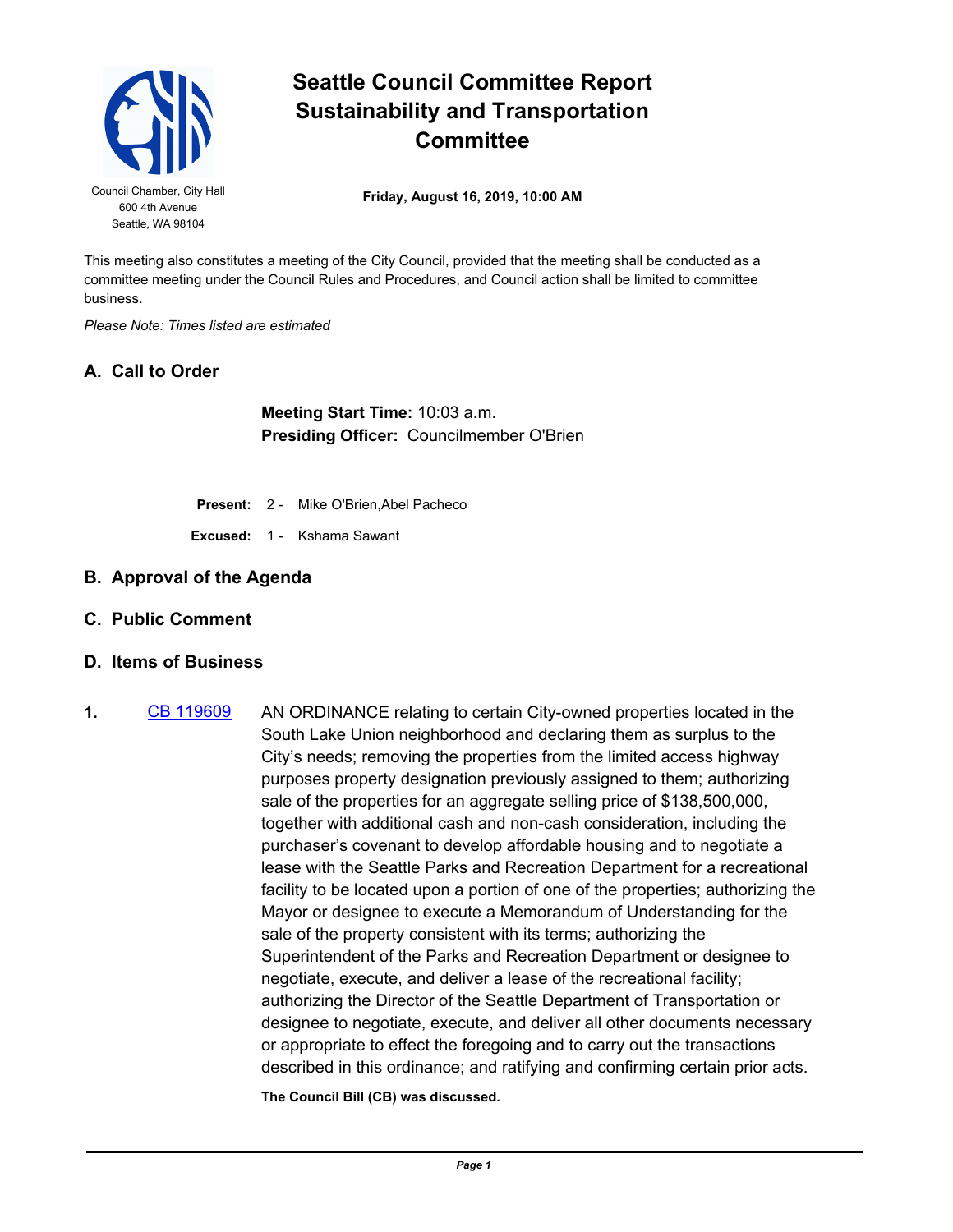**2.** [CB 119608](http://seattle.legistar.com/gateway.aspx?m=l&id=/matter.aspx?key=8929) AN ORDINANCE relating to the City-owned property located at 702 Roy Street in a portion of Lot 4, Block 2, Eden Addition to the City of Seattle; laying off, opening, widening, extending, and establishing a portion of Roy Street; and placing the property under the jurisdiction of the Seattle Department of Transportation.

**The Committee recommends that City Council pass the Council Bill (CB).**

**In Favor:** 2 - O'Brien,Pacheco

**Opposed:** None

**3.** [Res 31898](http://seattle.legistar.com/gateway.aspx?m=l&id=/matter.aspx?key=8972) A RESOLUTION requesting that the Seattle Department of Transportation develop a budget proposal for creating on-street bike and e-scooter parking.

> **The Committee recommends that City Council adopt as amended the Resolution (Res).**

**In Favor:** 2 - O'Brien,Pacheco

**Opposed:** None

**4.** [CB 119601](http://seattle.legistar.com/gateway.aspx?m=l&id=/matter.aspx?key=8927) AN ORDINANCE relating to the construction of protected bicycle lanes; requiring major paving projects to include protected bicycle lanes as identified in The City of Seattle Bicycle Master Plan; and adding a new Chapter 15.80 to the Seattle Municipal Code.

> **The Committee recommends that City Council pass as amended the Council Bill (CB).**

**In Favor:** 2 - O'Brien,Pacheco

**Opposed:** None

- **Present: 1 Mike O'Brien**
- **Excused:** 2 Abel Pacheco,Kshama Sawant
- **5.** [Res 31894](http://seattle.legistar.com/gateway.aspx?m=l&id=/matter.aspx?key=8928) A RESOLUTION relating to the funding of priority projects in the 2019-2024 Bicycle Master Plan Implementation Plan; requesting that the Mayor commit to building out the Bicycle Master Plan and identify funding for priority Bicycle Master Plan projects in the Mayor's 2020 Proposed Budget.

**The Committee recommends that City Council adopt the Resolution (Res).**

**In Favor:** 1 - O'Brien

**Opposed:** None